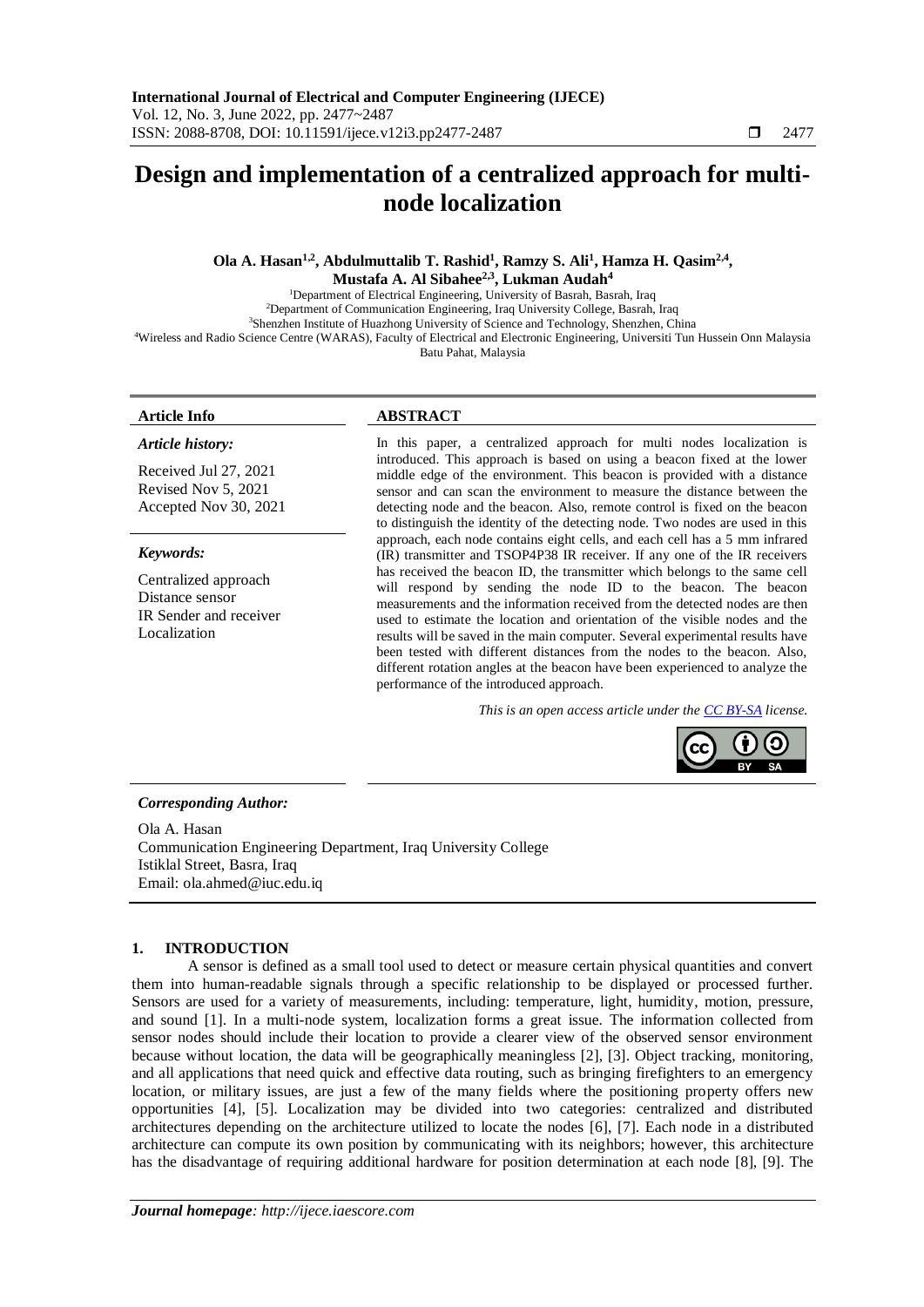centralized architecture has a central unit that collects all received data and it performs most of the computations to estimate each node's position. The main disadvantage of this method is that any failure in the central unit causes the system to break down [10]. Furthermore, the centralized architectures also struggle from the scalability issue. The central unit may get congested as a result of the large-scale networks [11], [12]. As previously mentioned, localization is a significant issue in wireless sensor networks, and as long as localization is being used, choosing sensors for communication and distance measurement will be a dilemma [13]. To compute distance, a node can be equipped with a camera, laser scanner, linear variable differential transducer (LVDT), ultrasonic, or infrared sensors [14], [15]. Many applications require low-cost sensors that can measure distance accurately. The LVDT, laser scanner, and camera will be excluded despite being accurate because they are unfortunately expensive [16], [17]. The accuracy and inexpensiveness of infrared (IR) and the ultrasonic (US) sensors make them a very suitable choice for measuring distance [18], [19]. On the other hand, distance calculation isn't the only requirement for localization; some techniques require knowledge of the sender and receiver's identities, while others rely on node connections to determine the nodes' positions. Again, we are looking for low-cost sensors to achieve communication among the indoor system nodes which are the infrared sensors [20]. From the results of experiments, the TSOP4P38-IR receiver with a remote control circuit is the best one to achieve communication among nodes in indoor environments while the best sensor for detecting distance is the HC-SR04 ultrasonic sensor [21].

A hybrid indoor approach that combines distributed and centralized architectures was proposed in another paper. This approach aims to build a tree of nodes by the beacon with the help of connectivity among nodes. Each node takes advantage of the information flowing through the tree to locate itself [22]. A centralized architecture is used by other work in which two tables are constructed by collecting the information obtained from scanning the environment by both beacon and visible nodes. These tables have been used later to localize the invisible nodes [23]. Another paper is implemented using the locations matching algorithm. This algorithm aims to develop multi-color objects recognition and localization system. The system comprises two beacons with long-distance IR sensors to get the absolute locations estimations of objects. In this system, each object has different surface color and different reflectivity factor [24]. In another paper, the environment is provided with a distance infrared sensor to scan the robots and estimate the absolute locations and orientations of a number of team robots without knowing their IDs. The orientation obtained from the distance infrared sensor is matched with the relative orientation recorded using onboard sensors to create the IDs of these robots [25]. In this paper, the HC-SR04 ultrasonic sensor and the TSOP4P38 IR receiver with a remote control circuit will be used to realize the centralized approach practically. This work covers the electronic circuits and the structures for each of the beacon and nodes. It also includes how the beacon and nodes are communicating. The system description will be explained in details in section 2 and the results and discussions are examined in section 3. Finally, the conclusion will be in section 4.

# **2. RESEARCH METHOD**

In our proposed multi-node system, there are four components: nodes, beacon, computer, and data logging software. The beacon is placed in the middle of the bottom edge of the frame and can detect the nodes by scanning the environment and communicating with each node to obtain its ID. Then, using a USB cable, all collected data will be sent to the computer. This is necessary for the data logging software to be able to create the nodes based on their computed positions and IDs, as illustrated in Figure 1.

#### **2.1. The system hardware**

The hardware of the system consists of one beacon and two nodes. All are placed on a white board has a length of 80 cm and a width of 80 cm. The structure of the beacon and nodes, as well as all of the circuits required to make them work, are described below.

### **2.1.1. The nodes structure**

We previously stated that the system has two nodes. As can be seen in Figure 2, each node has 3 parts. The first part is the node base which has 2 wheels besides 2 balancing screws. Each wheel is attached to a servo motor in case we want the node to move. The second part is an 11 cm height white cylindrical body to make the beacon sonar able to scan the node. The node upper part (third part) consists of two layers. The first layer, as in Figure 3(a), was divided into 8 cells to accommodate eight of 5 mm IR transmitters and eight TSOP4P38-IR receivers. The node roof, as shown in Figure 3(b), represents the second layer. This layer comprises a 9 V battery, a control board, and a relay connected to a remote-control circuit to select the node identification code. The relay with remote control circuit along with the first layer will form the communication part.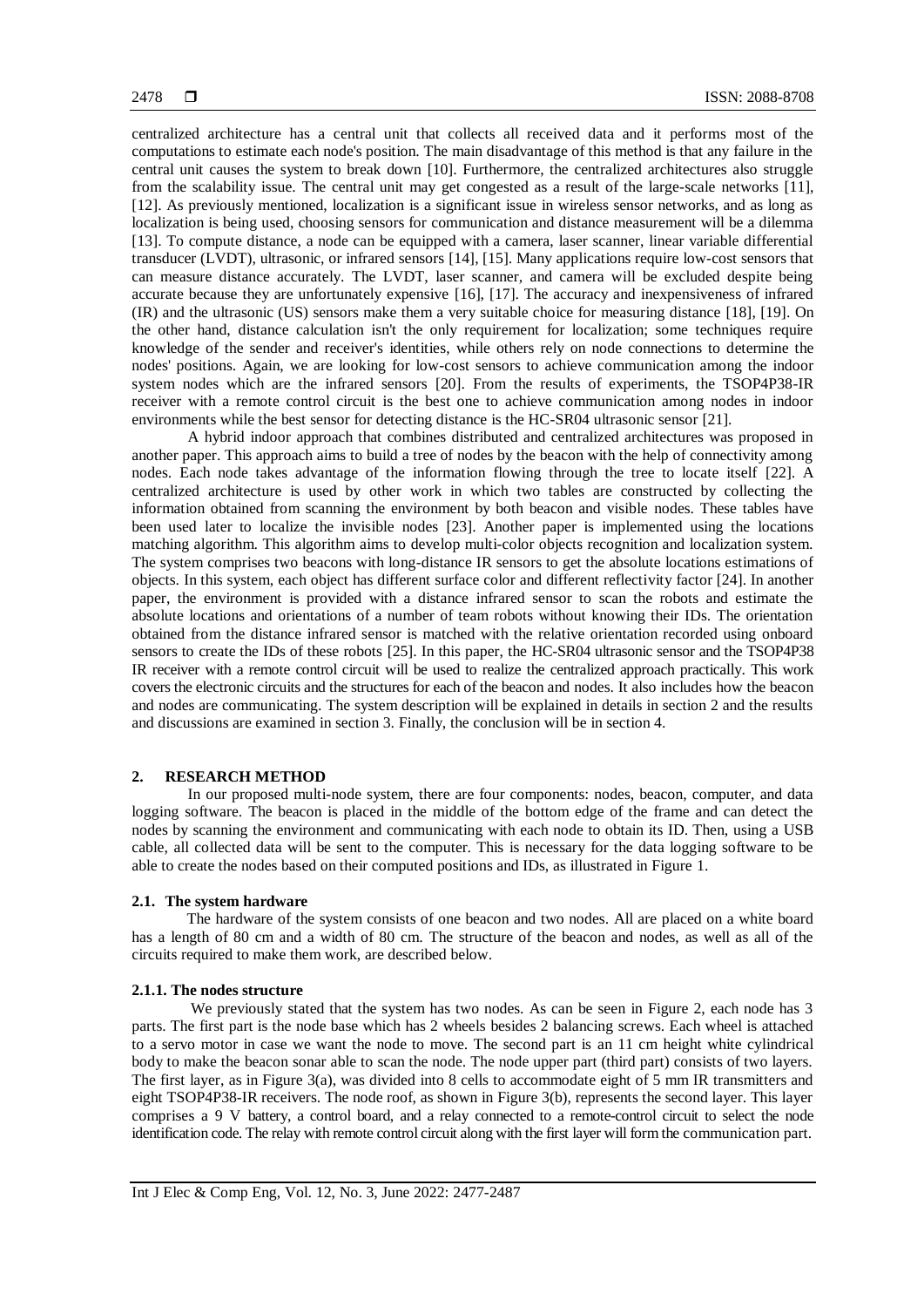



Figure 1. Experimental setup infrastructure Figure 2. Illustration of node parts





Figure 3. The upper part of node (a) first layer and (b) second layer

In the node structure, the control board has an ATMEGA328P microcontroller. The ATMEGA328P is a low-power CMOS 8-bit microcontroller that uses the advanced reduced instruction set computer architecture to execute an instruction in a single clock cycle, resulting in high throughput of up to 1 MIPS per 1 MHz. There are 32 GBS on the microcontroller, each with eight bits. There's also 32 KB of flash program memory, 2 KB of SRAM, and 1 KB of EEPROM on board. The microcontroller also has twenty-three input/output lines, which require an operating voltage of 1.8 to 5.5 V.

A 16 MHz crystal, as well as two 22 pF capacitors, are included on the control board to create an external crystal oscillator. The crystal oscillator's role is to generate a clock signal that synchronizes all of the microcontroller's components. Although the ATMEGA328P microcontroller includes a 1 MHz internal oscillator, using an external oscillator will speed up the microcontroller's activities. On one side, the 16 MHz crystal is connected to microcontroller's pins 9 and 10, and the other side is connected to with 22 pF capacitors. Last but not least, the control board contains a voltage regulator that converts the battery's 9 volts to 5 volts, which is the proper operating voltage for all of the microcontroller, TSOP4P38 IR receiver, and relay. The node upper part schematic diagram is shown in Figure 4.

#### **2.1.2. The beacon structure**

The beacon, as shown in Figure 5, is also consists of three parts. These parts are used to compute the distance from the beacon to each of the nodes and obtain their IDs. Below is a description of each part. The first part, which is the sonar, is responsible for nodes detection and distance measurement. This part is made up of an HC-SR04 ultrasonic distance sensor which is fixed on a servo motor to control the movements of the sensor and can rotate from 0 to 180 degrees. The servo is fixed with two screws on a square plastic board. The job of this part is to sense the nodes, compute the detection angles, and calculate the distance between the beacon and each of the nodes.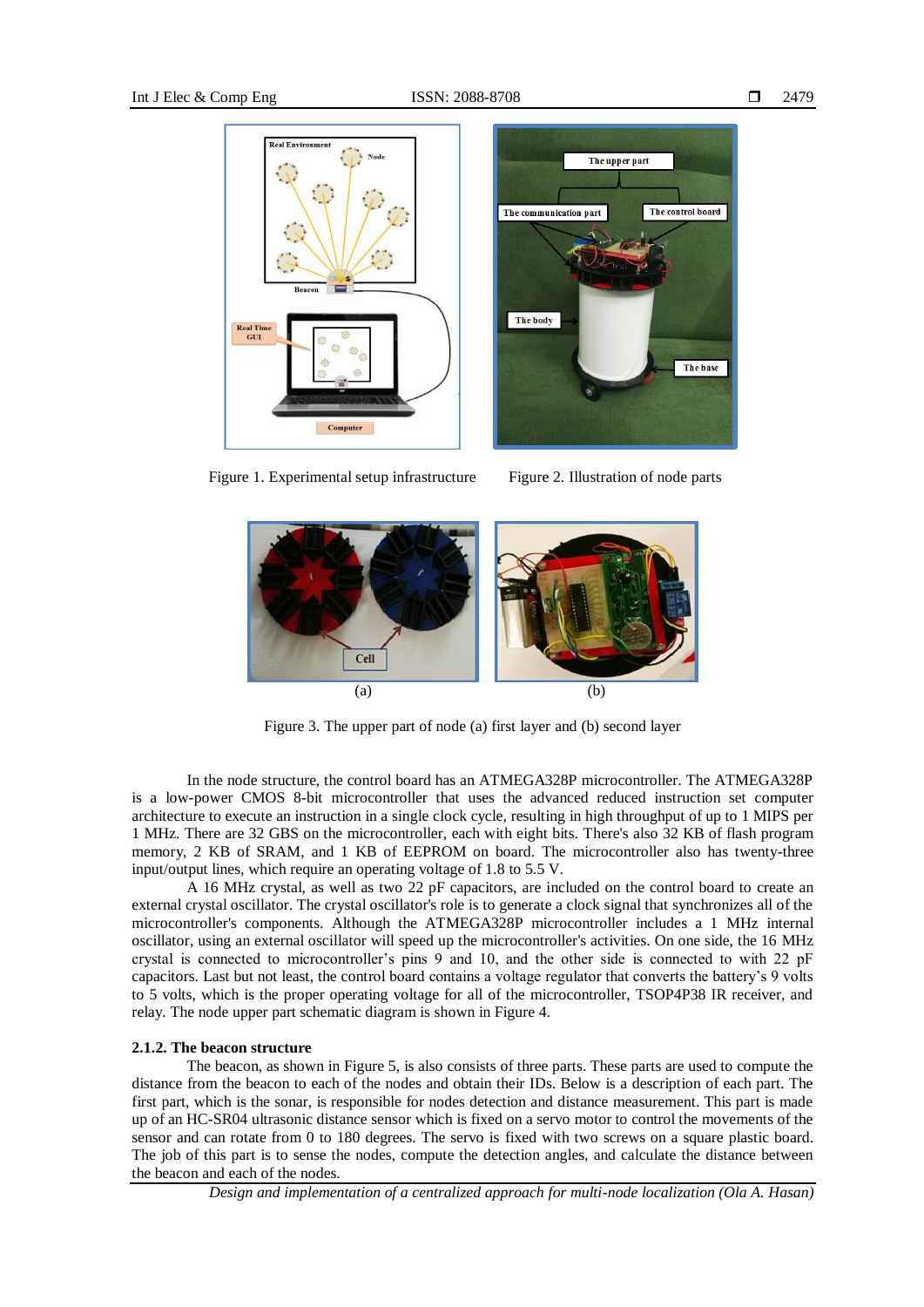

Figure 4. the node upper part schematic diagram



Figure 5. The parts of the beacon

The second part is the communication part, which involves a relay connected to a remote-control circuit; both are positioned on the same square plastic board as in the previous part. The relay acts as a switch that closes the remote-control circuit when it receives a signal from the beacon control. Closing the remotecontrol circuit will cause the beacon ID to be sent through a 5 mm infrared transmitter. Both the 5 mm IR transmitter and the TSOP4P38 IR receiver are located inside a cell that is fixed to the servo motor to rotate along with the ultrasonic sensor. The TSOP4P38 IR receiver is used to receive the nodes' IDs. The information exchanging operation between the nodes and the beacon is handled by the communication part.

The third and final part is the control part. This part is represented by an Arduino Uno located on the square plastic board. It is important to point out that the Arduino Uno board has 14 digital input/output pins and 6 analog inputs. The operating voltage of this kit is 5 V and the clock speed is 16 MHz. Finally, this Kit has a 1 KB EEPROM, a 32 KB flash memory, and a 2 KB SRAM. The communication and the sonar parts aren't able to work unless they receive commands from the control part. The schematic in Figure 6 displays how all the beacon parts are connected, as well as all the Arduino pins that were used.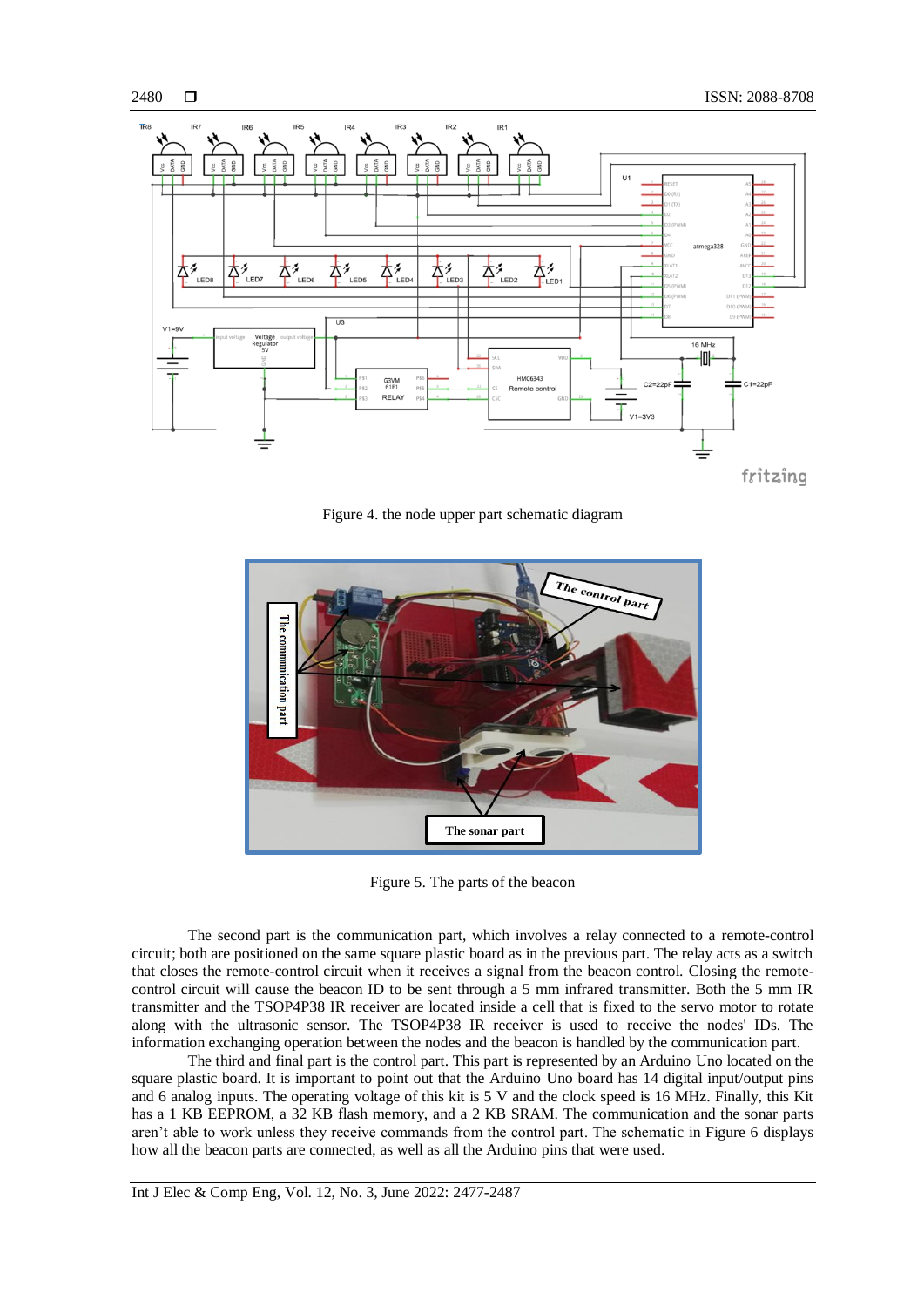

Figure 6. The schematic diagram of the beacon

### **2.2. Software for data logging**

The control part represents the mastermind that controls the other parts of the system, while the software is like a soul that gives life to the hardware. Figure 7 depicts the graphical user interface (GUI) for the system software, which was created using Visual Basic 2010. The start button causes the beacon to start working by rotating the sonar part from 0<sup>o</sup> till 180<sup>o</sup>. The sonar will back to 0<sup>o</sup> when the reset button is pressed. To demonstrate the behavior of both the beacon and nodes, this software can be divided into two procedures.



Figure 7. The graphical user interface of the system software

# **2.2.1. The procedure based on beacon**

Using this procedure, the detecting angle and the distance (the polar coordinates) of nodes with respect to the beacon coordinates can be calculated. Figure 8(a) demonstrates the flow chart for the procedure based on beacon. The steps for this procedure are:

a. Pressing the start button causes a command to be written to the serial monitor.

b. The microcontroller in Arduino reads the serial and commands the servo motor to rotate at  $180^{\circ}$  while simultaneously activating the ultrasonic sensor.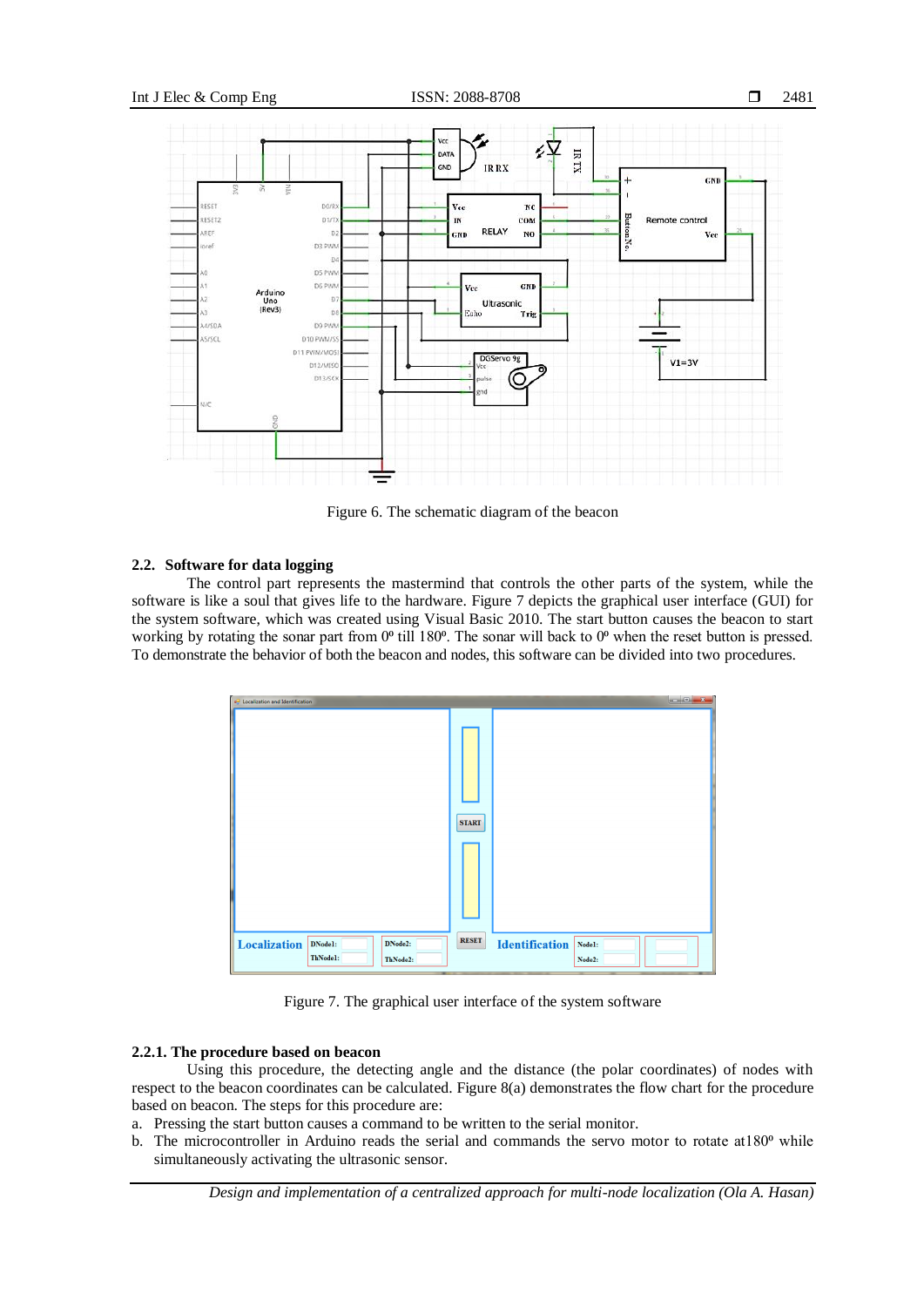- c. The ultrasonic sends eight ultrasound pulses at each degree and waits for an echo. The IR sender will be enabled, and the beacon ID will be sent in the case of the pulses hitting some object and reflected. If this is not done, the servo will advance to the next degree.
- d. If the node ID is received by the beacon receiver, then the distance, detecting angle, and node ID will be all written to the serial monitor, where the visual basic program can read them.
- e. Repeat steps 2-4 until the servo motor reaches 180⁰, then set the node counter to 1.
- f. The Visual Basic software will use the obtained data to calculate the precise coordinates of node i, assign it a color based on its ID, and finally draw it on the computer screen.
- g. When the nodes counter does not match the total number of nodes, then the counter will be raised by one and step 6 will be repeated.

#### **2.2.2. The procedure based on node**

The purpose of this procedure lies in communicating with the beacon when the node obtains the beacon ID. Each node has eight TSOP4P38 IR receivers evenly distributed on its circumference. The receivers are always kept in a listening mode. A flow chart for this procedure is shown in Figure 8 (b). Below are the steps for the procedure based on node:

- a. The node microcontroller on a regular basis checks each IR receiver starting with IR1 to verify whether any IR receiver has received the beacon ID.
- b. If the beacon ID has been received by any receiver, the IR sender will transmit the node ID. If not, the IR receivers' counter will be incremented by 1 and handed to the next IR receiver.
- c. Repeat steps 1 and 2 if the IR receivers' counter reaches eight.



Figure 8. The flow chart of (a) the beacon-based procedure and (b) the node-based procedure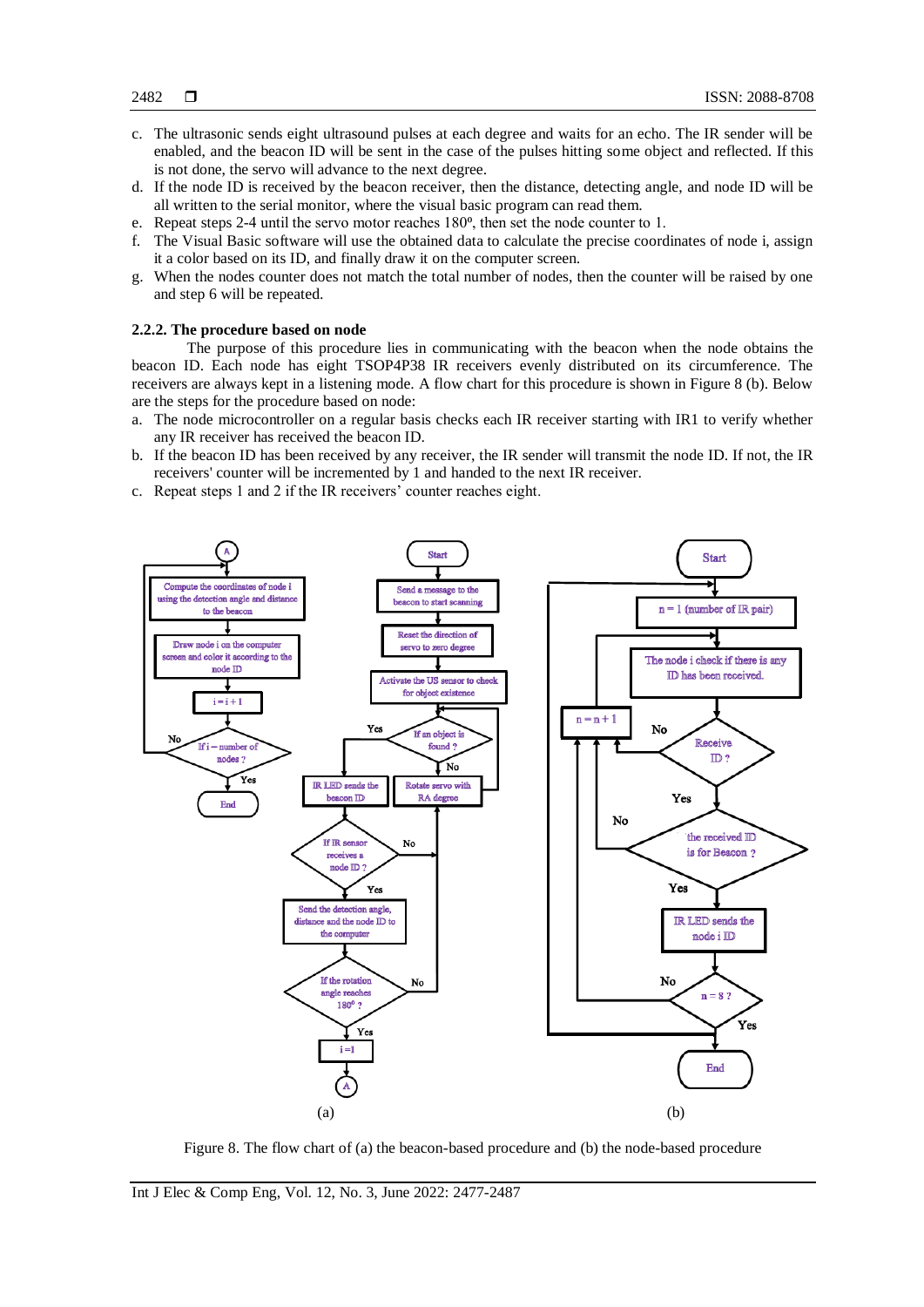# **3. RESULTS AND DISCUSSION**

To test the system, one of the nodes was placed at a 32-cm distance and at a 48-degree angle, it was labelled in red and assigned the code 0xFF18E7. The other node was set at 56 cm away from the beacon, and at an angle of 89 degrees. The second node was marked in blue and assigned the code 0xFF9867 as illustrated in Figure 9. The software program was then run, yielding the results shown in Figure 10; from this figure, the distance, ID and angle for the red node are 32 cm, 0xFF18E7, and 48 degrees respectively while the distance, ID and angle for the blue node are 56 cm, 0xFF9867, and 89 degrees which are exactly the same values as in the real environment. Figure 11 displays both the GUI output and the real-world environment after the scan is completed. The system accurately estimates distances and angles. The nodes were properly drawn based on their determined positions and colors. The system also provides successful communication among the nodes and the beacon.



Figure 9. The real-world environment before the scan started



Figure 10. The results of the GUI program's debugging



Figure 11. The environment once the scanning is finished along with the results of the debugging

The measured distances for a node located once at 20-cm and the other time at 50-cm apart from the sonar are shown in Figures 12(a) and 12(b). For both curves, different rotation angles of 2, 4, and 8 degrees were used to repeat the distance measurements. As an example,  $RA=2$  degrees mean that the beacon scans the environment by rotating 2 degrees at each step. In Figure  $12(a)$ , the ultrasonic detects the existence of the node at a distance of 20 cm, for 24 readings when RA equals 2 degrees (blue bars), 12 readings when RA equals 4 degrees (red bars) and finally 6 readings when RA equals 8 degrees (green bars). On the other hand, Figure 12(b) is analogous of Figure 12(a) expect that the node is placed at distance of 30 cm. This procedure was repeated for other different distances 40 and 50 cm. All the figures showed that the accurate measurements for distances are occurred when the ultrasonic sensor is exactly in front of the detected node.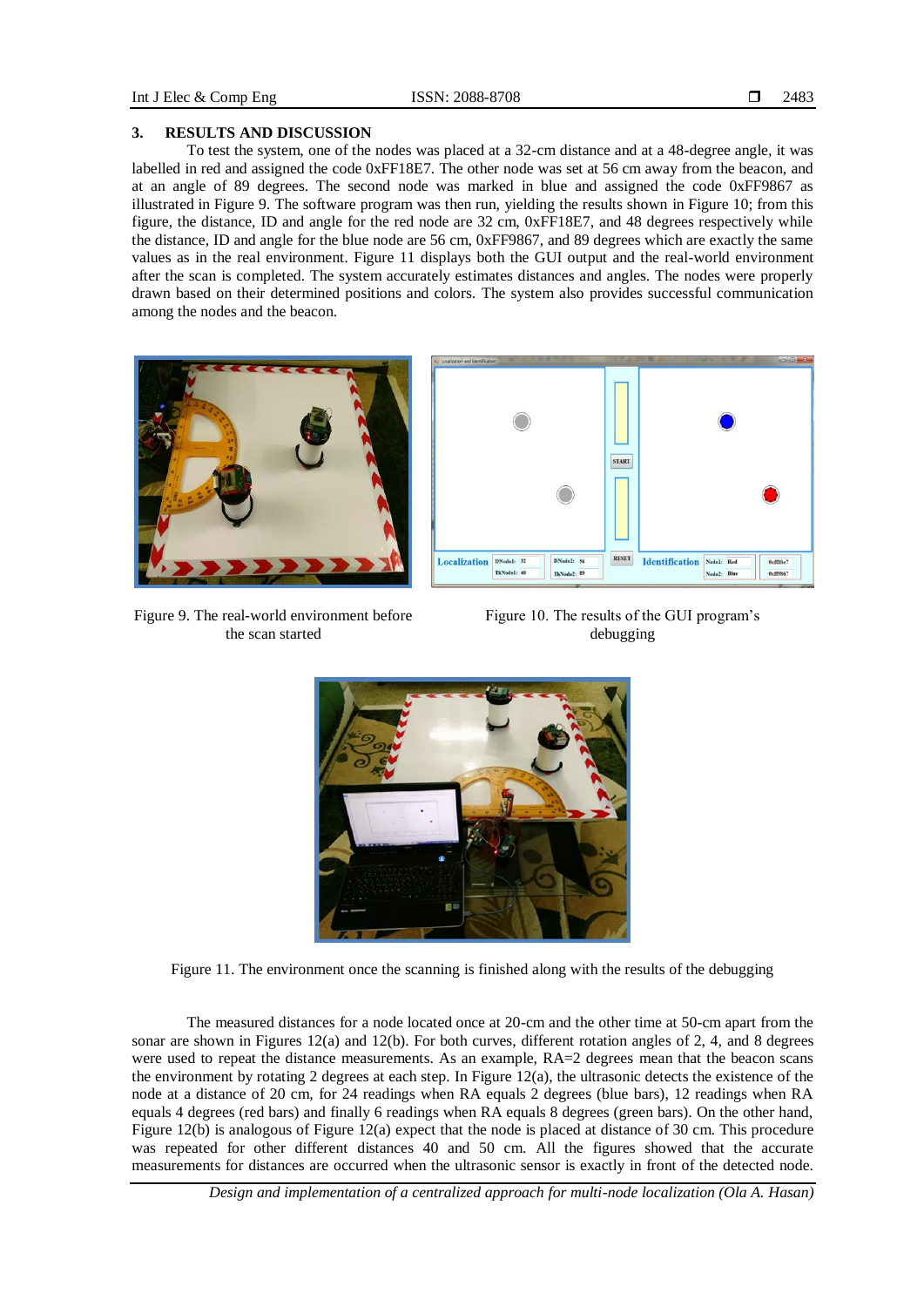2484

We'll use the preceding curves to calculate the percentage of accurate measurements, as illustrated in Figure 13(a), which investigates the effect of the rotation angle step on ultrasonic reading accuracy. Different distances were measured, and the percentage of precise readings out of total readings, excluding zeros, was calculated. For example, if the distance between the node and the sonar is 40 cm and the RA is 2 degrees, the total number of readings is 19 and the number of accurate readings is 7, resulting in a 37 percent accuracy rate. The percentages for the 4 and 8 degrees, on the other hand, will be 36 and 33 percent, respectively. This means that the accuracy percentage of readings increases as the step of rotation angle decreases.







Figure 12. The measurements of distance for a node positioned at (a) 20 cm and (b) 30 cm from the sonar using 2, 4, and 8 degrees of rotation angle steps

In Figure 13(b), the relationship between the distance at which the node is placed and the influence of that distance on the accuracy percentage of ultrasonic readings has been studied. It is obvious that the closest node has the highest accuracy percentage. For instance, when the RA is 2 degrees and the distance is 20 cm, there will be 10 accurate readings out of 24 total measurements, resulting in a 42 percent accuracy rate. When the same rotation step is used but the distance is 50 cm, there are 7 precise readings out of 17 total measurements, resulting in a 35 percent accuracy rate. This means as the distance between the node and the ultrasonic sensor decreases, the accuracy percentage of readings will increase. From Figures 13(a) and 13(b), we find that the readings that indicate the exact position of the node have the highest percentage of accuracy. These readings were used in the Visual Basic code to calculate the exact locations of the nodes.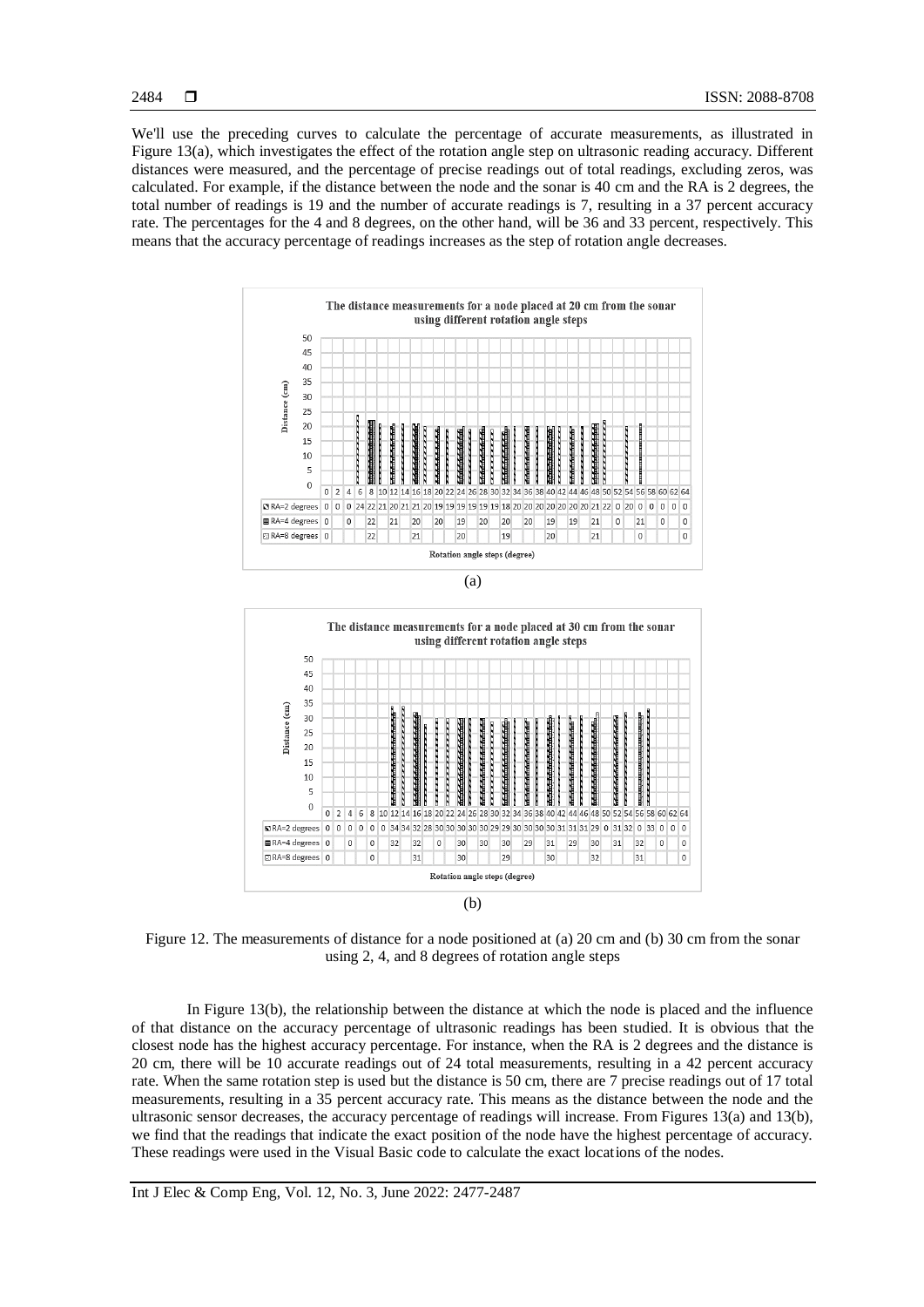





Figure 13. The Percentage of accurate distance measurements in relation to (a) the rotation angle steps and (b) the distance from the beacon

#### **4. CONCLUSION**

This paper discussed the use of the centralized approach for the practical implementation of a multinode localization and identification system. In this research, very precise node location estimations were obtained. Also, excellent connectivity between nodes and the beacon was accomplished. The percentage of accurate distance readings for several rotation angle steps (two, four, and eight degrees) was tested. We concluded that decreasing the rotation angle steps improves location estimate accuracy, but this will increase the time required to complete the environment scanning. As a result, reducing of rotation angle step leads to increase the number of correct readings and thus increasing the accuracy percentage. The percentage of the accurate distance readings with respect to the distance from the beacon was also studied. We concluded that the closest distance to the beacon has the maximum accuracy. This result occurs since the nearest node to the beacon has the largest number of readings for all rotation angle steps. Finally, we found that the readings that relate to the exact position had the maximum accuracy percentage at each rotation angle step and at each distance.

#### **REFERENCES**

- [1] D. Zook, U. Bonne, and T. Samad, "Sensors in control systems," *Control Systems, Robotics, and Automation*, vol. XXI, 2000.
- [2] G. S.Klogo and J. D. Gadze, "Energy constraints of localization techniques in wireless sensor networks (WSN): a survey," *International Journal of Computer Applications*, vol. 75, no. 9, pp. 44–52, Aug. 2013, doi: 10.5120/13143-0543.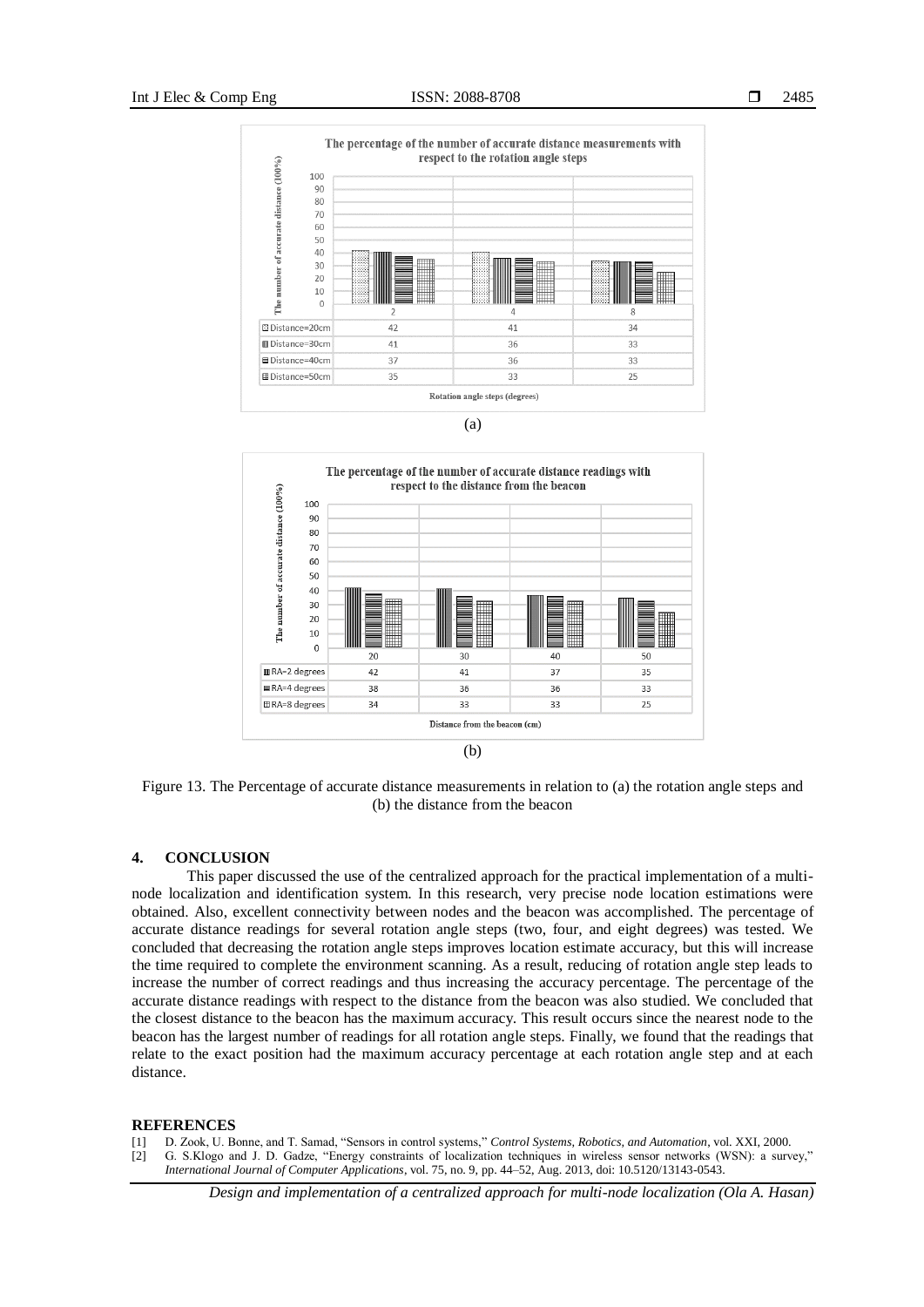- [3] J. Zhang, H. Li, and J. Li, "An improved CPE localization algorithm for wireless sensor networks," *International Journal of Future Generation Communication and Networking*, vol. 8, no. 1, pp. 109–116, Feb. 2015, doi: 10.14257/ijfgcn.2015.8.1.12.
- [4] Q. Tian, Z. Salcic, K. I.-K. Wang, and Y. Pan, "A hybrid indoor localization and navigation system with map matching for pedestrians using smartphones," *Sensors*, vol. 15, no. 12, pp. 30759–30783, Dec. 2015, doi: 10.3390/s151229827.
- [5] I. S. I. Abuhaiba and A. Y. Al-Salluta, "Intelligent and distributed localization of nodes in wireless sensor networks," *International Journal of Wireless and Microwave Technologies*, vol. 5, no. 2, pp. 22–36, Apr. 2015, doi: 10.5815/ijwmt.2015.02.03.
- [6] C. Zhang and Y. Wang, "Distributed event localization via alternating direction method of multipliers," *IEEE Transactions on Mobile Computing*, vol. 17, no. 2, pp. 348–361, Feb. 2018, doi: 10.1109/TMC.2017.2711026.
- [7] S. P. Singh and S. C. Sharma, "Range free localization techniques in wireless sensor networks: a review," *Procedia Computer Science*, vol. 57, pp. 7–16, 2015, doi: 10.1016/j.procs.2015.07.357.
- [8] Y. Ding, G. Han, and X. Mu, "A distributed localization algorithm for wireless sensor network based on the two-hop connection relationship," *Journal of Software*, vol. 7, no. 7, Jul. 2012, doi: 10.4304/jsw.7.7.1657-1663.
- [9] D. Moore, J. Leonard, D. Rus, and S. Teller, "Robust distributed network localization with noisy range measurements," *The Second ACM Confeence on Embedded Networked Sensor System*, 2004, doi: 10.1145/1031495.1031502.
- [10] A. A. Kannan, G. Mao, and B. Vucetic, "Simulated annealing based wireless sensor network localization," *Journal of Computers*, vol. 1, no. 2, pp. 15–22, 2006.
- [11] C. Savarese, J. M. Rabaey, and K. Langendoen, "Robust Positioning algorithm for distributed ad-hoc wireless sensor networks," in *Proceedings of the General Track of the annual conference on USENIX Annual Technical Conference*, 2002, pp. 317–327.
- [12] S. Afzal, "A review of localization techniques for wireless sensor networks," *Journal of Basic and Applied Scientific Research*, vol. 2, no. 8, pp. 7795–7801, 2012.
- [13] J. Bangash, H. Abdullah, and A. W. Khan, "Issues and challenges in localization of wireless sensor networks," *Sci. Int. (Lahore)*, vol. 2, no. 26, pp. 595–603, 2014.
- [14] S. A. Daud, N. H. Mahmood, P. L. Leow, and F. K. C. Harun, "Infrared sensor rig in detecting various object shapes," *International Journal of Advanced Research in Electrical, Electronics and Instrumentation Engineering*, vol. 2, no. 10, pp. 4726–4732, 2013.
- [15] A. Tar, M. Koller, and G. Cserey, "3D geometry reconstruction using large infrared proximity array for robotic applications," in *2009 IEEE International Conference on Mechatronics*, 2009, pp. 1–6, doi: 10.1109/ICMECH.2009.4957218.
- [16] J. E. Guivant, F. R. Masson, and E. M. Nebot, "Simultaneous localization and map building using natural features and absolute information," *Robotics and Autonomous Systems*, vol. 40, no. 2–3, pp. 79–90, Aug. 2002, doi: 10.1016/S0921-8890(02)00233-6.
- [17] R. A. Jarvis, "A perspective on range finding techniques for computer vision," *IEEE Transactions on Pattern Analysis and Machine Intelligence*, vol. PAMI-5, no. 2, pp. 122–139, Mar. 1983, doi: 10.1109/TPAMI.1983.4767365.
- [18] M. R. Yaacob, N. S. N. Anwar, and A. M. Kassim, "Effect of glittering and reflective objects of different colors to the output voltage-distance characteristics of sharp GP2D120 IR," *ACEEE Int. J. on Electrical and Power Engineering*, vol. 3, no. 2, pp. 6–10, 2012.
- [19] M. N. Kshirsagar, A. A. Chanchure, B. M. Hulage, A. K. Dixit, and A. M. Kalje, "Vehicle navigation and obstacle detection system using rfid and ultrasonic sensors," *International Journal of Emerging Technology and Advanced Engineering*, vol. 5, no. 6, pp. 85–88, 2015.
- [20] M. Sharma, A. Grover, and Bande Pankaj, "Low cost sensors for general applications," *International Journal of Recent Trend in Engineering*, vol. 1, no. 5, pp. 150–152, 2009.
- [21] O. A. Hasan, A. T. Rashid, R. S. Ali, and J. Kosha, "A practical performance analysis of low-cost sensors for indoor localization of multi-node systems," in *2017 Internet Technologies and Applications (ITA)*, Sep. 2017, pp. 284–289, doi: 10.1109/ITECHA.2017.8101955.
- [22] A. T. Rashid, R. S. A. Al-Waily, and O. A. Hasan, "Hybrid approach for multi-node localization and identification," *Basrah Journal for Engineering Sciences*, vol. 16, no. 2, pp. 11–20, 2016.
- [23] O. A. Hasan, "Centralized approach for multi-node localization and identification," *Iraqi Journal for Electrical And Electronic Engineering*, vol. 12, no. 2, pp. 178–187, Dec. 2016, doi: 10.33762/eeej.2016.118376.
- [24] M. T. Rashid, W. H. Zayer, and A. T. Rashid, "Design and implementation of locations matching algorithm for multi-object recognition and localization," *Iraqi Journal for Electrical And Electronic Engineering*, vol. 14, no. 1, pp. 10–21, Dec. 2018, doi: 10.33762/eeej.2018.144337.
- [25] A. T. Rashid, M. Frasca, A. A. Ali, A. Rizzo, and L. Fortuna, "Multi-robot localization and orientation estimation using robotic cluster matching algorithm," *Robotics and Autonomous Systems*, vol. 63, pp. 108–121, Jan. 2015, doi: 10.1016/j.robot.2014.09.002.

# **BIOGRAPHIES OF AUTHORS**



**Ola A. Hasan <b>D N** sc **P** was born in Iraq. She received the B.S. degree in computer engineering from the University of Basra in 2013 and the M.S. degree in electrical engineering also from the University of Basra in 2017. In 2013, she worked as an IT engineer in the Basra Governorate Building. Since 2018, she has worked as a lecturer at Iraq University College. Her research interests include robotics, wireless sensor networks, biometrics, renewable energy, control systems, IOT, and programming. She is a member of the reviewing committees of a number of journals and international conferences. She is a member of both the IEEE and ACM organizations. She can be contacted at email: [ola.ahmed@iuc.edu.iq](mailto:ola.ahmed@iuc.edu.iq) or olaalkharasani91@gmail.com.